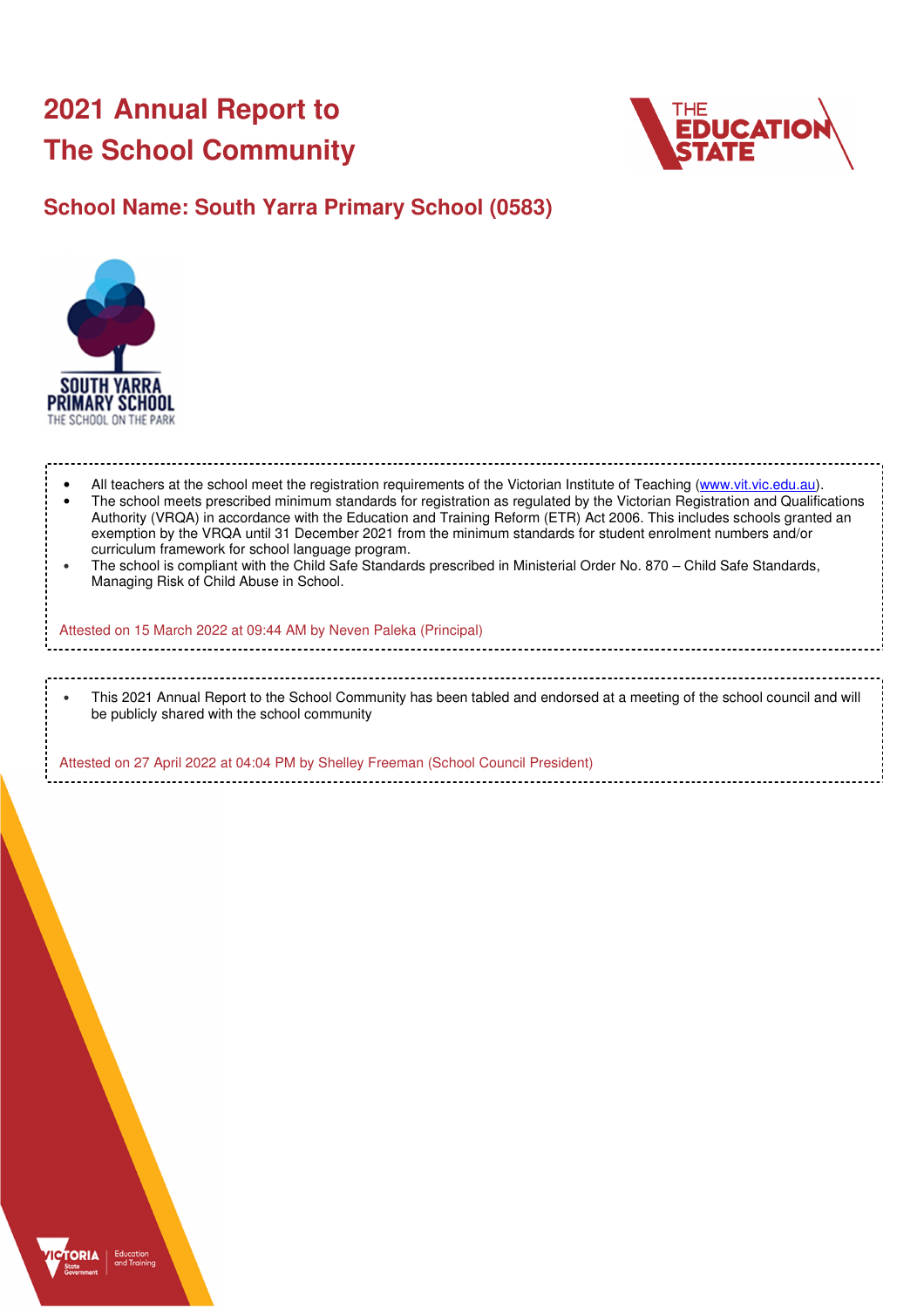

# How to read the Annual Report

## What does the 'About Our School' commentary section of this report refer to?

The 'About our school' commentary provides a brief background on the school, an outline of the school's performance over the year and future directions.

The 'School Context' describes the school's vision, values and purpose. Details include the school's geographic location, size and structure, social characteristics, enrolment characteristics and special programs.

The 'Framework for Improving Student Outcomes (FISO)' section includes the improvement initiatives the school has selected and the progress they have made towards achieving them through the implementation of their School Strategic Plan and Annual Implementation Plan.

### What does the 'Performance Summary' section of this report refer to?

The Performance Summary includes the following:

#### **School Profile**

- student enrolment information
- the school's 'Student Family Occupation and Education' category
- a summary of parent responses in the Parent Opinion Survey, shown against the statewide average for Primary schools
- school staff responses in the area of School Climate in the School Staff Survey, shown against the statewide average for Primary schools

#### **Achievement**

- English and Mathematics for Teacher Judgements against the curriculum
- English and Mathematics for National Literacy and Numeracy tests (NAPLAN).

#### **Engagement**

Student attendance at school

### **Wellbeing**

Student responses to two areas in the Student Attitudes to School Survey:

- Sense of Connectedness
- Management of Bullying

Results are displayed for the latest year and the average of the last four years (where available). As NAPLAN tests were not conducted in 2020, the NAPLAN 4-year average is the average of 2018, 2019 and 2021 data in the 2021 Performance Summary.

## Considering COVID-19 when interpreting the Performance Summary

The Victorian community's experience of COVID-19, including remote and flexible learning, had a significant impact on normal school operations in 2020 and 2021. This impacted the conduct of assessments and surveys. Readers should be aware of this when interpreting the Performance Summary.

For example, in 2020 and 2021 school-based surveys ran under changed circumstances, and NAPLAN was not conducted in 2020. Absence and attendance data during this period may have been influenced by local processes and procedures adopted in response to remote and flexible learning.

Schools should keep this in mind when using this data for planning and evaluation purposes.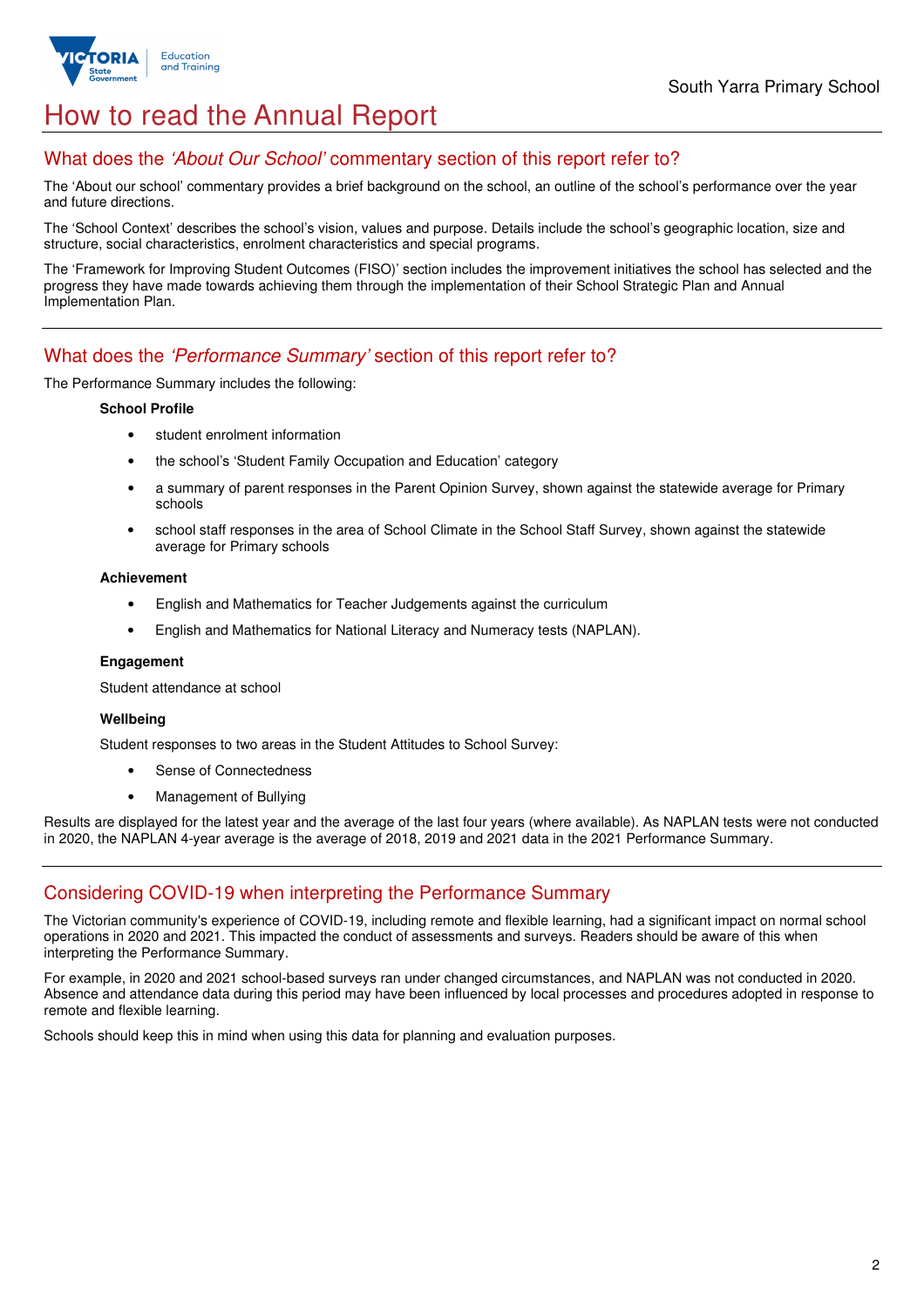

# How to read the Annual Report (continued)

### What do 'Similar Schools' refer to?

Similar Schools are a group of Victorian government schools with similar characteristics to the school.

This grouping of schools has been created by comparing each school's socio-economic background of students, the number of non-English speaking students and the school's size and location.

## What does 'NDP' or 'NDA' mean?

'NDP' refers to no data being published for privacy reasons or where there are insufficient underlying data. For example, very low numbers of participants or characteristics that may lead to identification will result in an 'NDP' label.

'NDA' refers to no data being available. Some schools have no data for particular measures due to low enrolments. There may be no students enrolled in some year levels, so school comparisons are not possible.

Note that new schools only have the latest year of data and no comparative data from previous years. The Department also recognises unique circumstances in Specialist, Select Entry, English Language, Community Schools and schools that changed school type recently, where school-to-school comparisons are not appropriate.

## What is the 'Victorian Curriculum'?

The Victorian Curriculum F–10 sets out what every student should learn during his or her first eleven years of schooling. The curriculum is the common set of knowledge and skills required by students for life-long learning, social development and active and informed citizenship.

The Victorian Curriculum is assessed through teacher judgements of student achievement based on classroom learning.

The curriculum has been developed to ensure that school subjects and their achievement standards enable continuous learning for all students, including students with disabilities.

The 'Towards Foundation Level Victorian Curriculum' is integrated directly into the curriculum and is referred to as 'Levels A to D'.

'Levels A to D' may be used for students with disabilities or students who may have additional learning needs. These levels are not associated with any set age or year level that links chronological age to cognitive progress (i.e., there is no age expected standard of achievement for 'Levels A to D').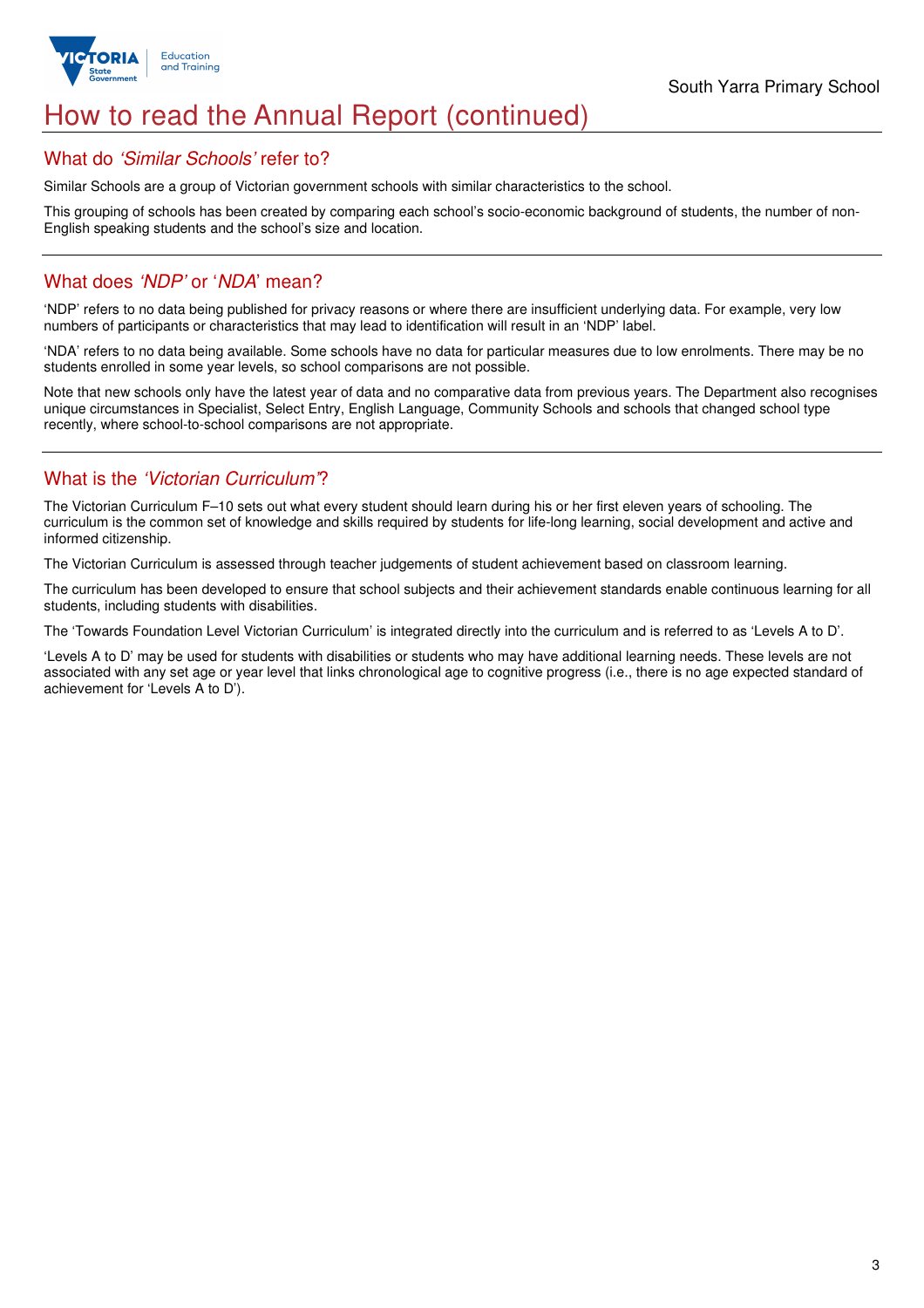

# **About Our School**

## School context

South Yarra Primary School is one of the oldest continuously operating primary schools in Victoria, established in 1854, and one of only a few schools within the City of Melbourne. The school is five kilometres from the Melbourne CBD and has the advantage of opening onto Fawkner Park, known as "The School on the Park".

The school has been providing education for over 168 years. The present enrolment of 424 students comprises 184 girls and 240 boys in 19 classes. We are proud of our diversity and are sensitive to the varying family, ethnic and socioeconomic backgrounds of all of our students.

South Yarra Primary School is a Literacy and Numeracy based school. We are committed to excellence across the whole curriculum with our entire leadership and teaching team committed to high quality outcomes. Our explicit teaching and learning program has a focus on individual students, with the school structured intentionally to maximise learning opportunities for our population of children. Teachers differentiate the curriculum and personalise learning to meet the learning needs of our students. Our programs adhere to the prescribed curriculum for all government schools. The staff profile consists of: 2.4 Principal Class, 23 teachers and 9 Education Support Staff. The school has a highly professional and committed group of teachers and Education Support personnel whose many skills, attributes and experience provide an innovative, challenging and supportive learning environment for students. The model of collaborative decision-making and distributed leadership underpins and enriches the collective responsibility staff have for the effective operation of our school.

A strength of South Yarra Primary School is the value placed on community by students, families, staff, local residents and businesses. We enjoy a high level of involvement and support from parents and the home-school partnership is highly valued.

Our vision is to provide a rich, connected learning community that is inclusive. Our school values - respect, responsibility, friendliness, caring for others, valuing difference and including others, underpin our vision.

The Induction Program for new and Graduate teachers is underpinned by the key aspects of our school vision and ethos and is in accordance with Victorian Institute of Teaching (VIT) requirements. This Induction Program focuses on establishing mentoring by individuals and teams, adherence to the recommended guidelines, and professional learning opportunities with our in school consultants and staff mentors, to ensure our new teachers have the necessary support and information to effectively perform their role.

We enjoy a strong collaborative relationship with our network and cluster of schools. We host tours by local and state colleagues, sharing our professional knowledge, practices and resources across the broader education community. Specialist programs are offered in Physical Education, Visual Arts, and French. A range of extra curricula activities is offered to accommodate the diverse interests, passions and talents evident in our students. We provide positive, dynamic learning experiences and opportunities to engage, challenge and inspire our students.

# Framework for Improving Student Outcomes (FISO)

SYPS has a reputation for high standards in Literacy and Numeracy with outcomes well above the State mean and well above similar schools with a similar socio-economic profile. Due to the high standards, SYPS focuses on being a system leader in teaching and learning targeting improvement in learning growth for each student. Strategies implemented for 2021 included the required '2021 DET Priorities Goal' and the three mandated Key Improvement Strategies (KIS)- Learning, Catch-up and extension, Happy, active and healthy kids' and the Connected schools' priority and the Tutor Learning Initiative.

One of the highlights of South Yarra Primary School is the professional learning program. the School Improvement Team, individual teachers and Education Consultants have facilitated a range of high quality, needs focussed professional learning for our teachers and parents that align with our whole school goals. Teachers actively seek new learning to improve their skills to benefit their students. Professional learning has many forms and includes whole school professional learning sessions, Professional Learning Teams, Briefings, A.I.P. Action Teams, Year Level meetings, graduate mentoring, team teaching, Learning Specialists, Leading Teachers and consultants modelling in classrooms and assisting with planning.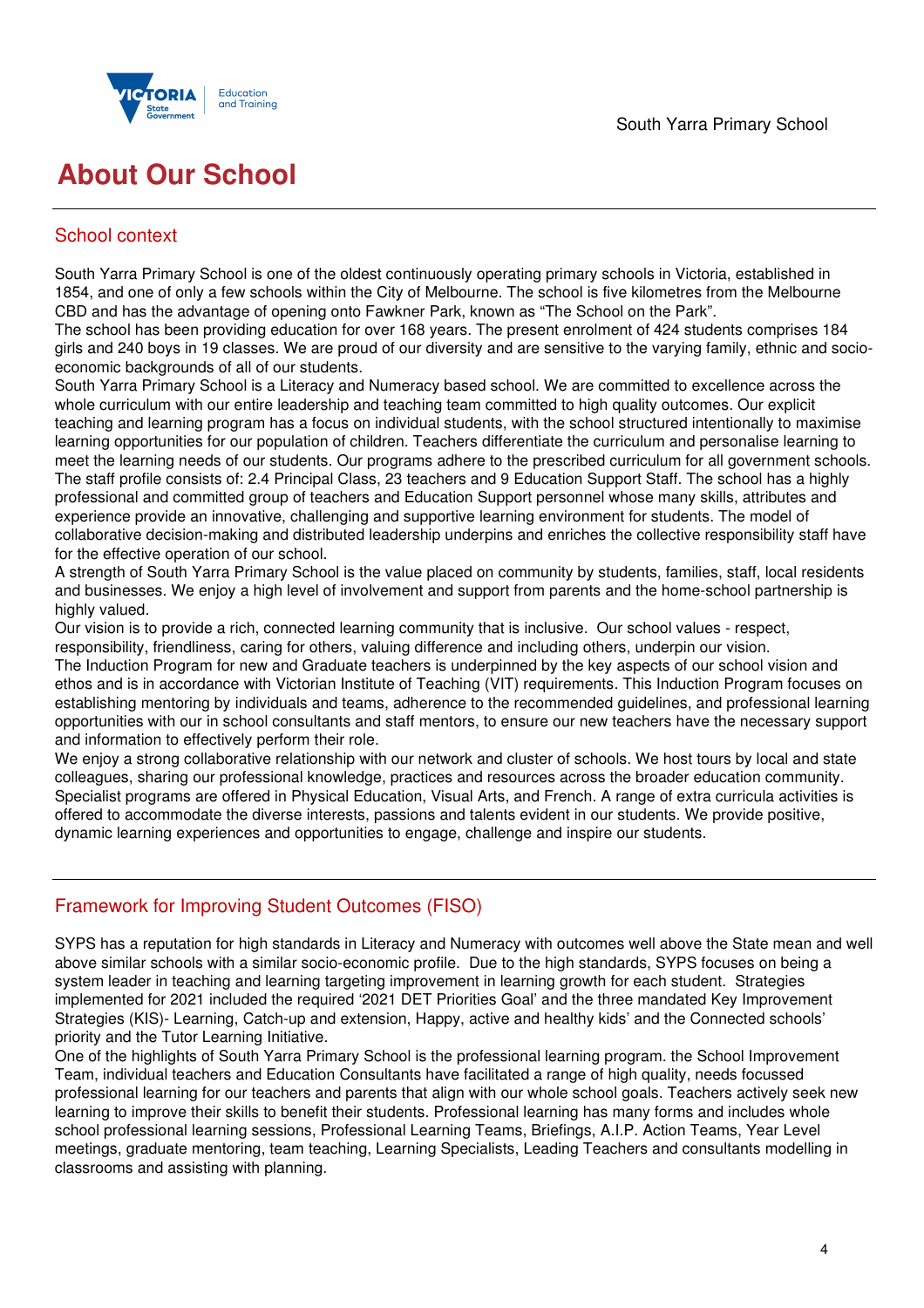

## Achievement

Student achievement in English in 2021, based on assessment against the Victorian Curriculum, continued to be above the state median with over 98.7% of students achieving at C or above. Student achievement in Mathematics in 2021, based on assessment against the Victorian Curriculum, continued to be above the state median with over 98.7% of students achieving at C or above.

Our school results are well above the results for similar government and non-government primary schools in our network.

To maintain high levels of student learning, teachers participate in ongoing, targeted professional development in situ and online. Teachers work collaboratively in year level teams to plan 'support and enrichment' programs using fluid groupings in response to differing student needs based on a range of assessment strategies. Moderation of student work samples continued within and across year levels and network.

## Engagement

South Yarra Primary School continues to deliver the prescribed curriculum using innovative pedagogical practices that reflect child centred, personalised learning and the needs of 21st century learners.

The school maximises student motivation and connectedness through school transitions and whole school endeavours. To accommodate diverse interests, students are offered a broad range of extra curricula activities, including Swim Squad, Hello Music - Orchestra, Junior School Council, Gymnastics, Maths Challenge, Chess Club, an extensive sport programs including Seda Sports, District Gala Days, LEGO Club, Art Club, Garden Club, and Lunchtime Library. Student voice is a strength within our school, enabled through Junior School Council for Prep to Year 6 students, along with extensive opportunities for student leadership roles. Class meetings and a range of classroom responsibilities empower students and engage them in the school and community.

Achievements are celebrated through classroom affirmations, award presentations at assemblies and in the school newsletter.

Tracking students throughout remote learning was especially important and several strategies were put in place to ensure we remained connected with students and their families. Teachers expressed any concern regarding the absence of student's connection with Seesaw, via their Year level meetings and this was followed up by the Assistant Principal.

In relation to student absences during 2021, South Yarra Primary School continued to be well below the state median. All rolls are marked by 9.15am. Unexplained absences messaging to parents occurs each day when a student is absent, which then prompts parents to log onto COMPASS to indicate the reason for the absence. Letters to families are distributed twice per term reminding them to log all absences. This continues to have a very positive impact on the number of unexplained absences. If there have been three days of consecutive, unexplained absences, the classroom teacher makes contact with the parents/carers. Where absences are of concern due to their nature or frequency, the Assistant Principal is advised and will then follow up families.

Through a variety of platforms i.e. (School Newsletter, COMPASS) we communicate with parents the importance of being at school and not arriving late, due to the impact it has on their child's learning.

## **Wellbeing**

The results obtained from the Attitude to Schools Survey in 2021 indicate a high level of students' connectedness to school. South Yarra Primary School students scored highly in the following areas – effective teaching time, differentiated learning challenge, stimulated learning, effective classroom behaviour, high expectations for success, effort, sense of confidence, perseverance, motivation and interest, sense of inclusion, self-regulating and goal setting, school connectedness, attitudes to attendance, respect for diversity and managing bullying.

Programs such as Respectful Relationships, Better Buddies and You Can Do It, along with student leadership will continue to place emphasis on inclusion and positive values.

The school focuses on providing all children with a safe and positive learning environment. A whole school approach to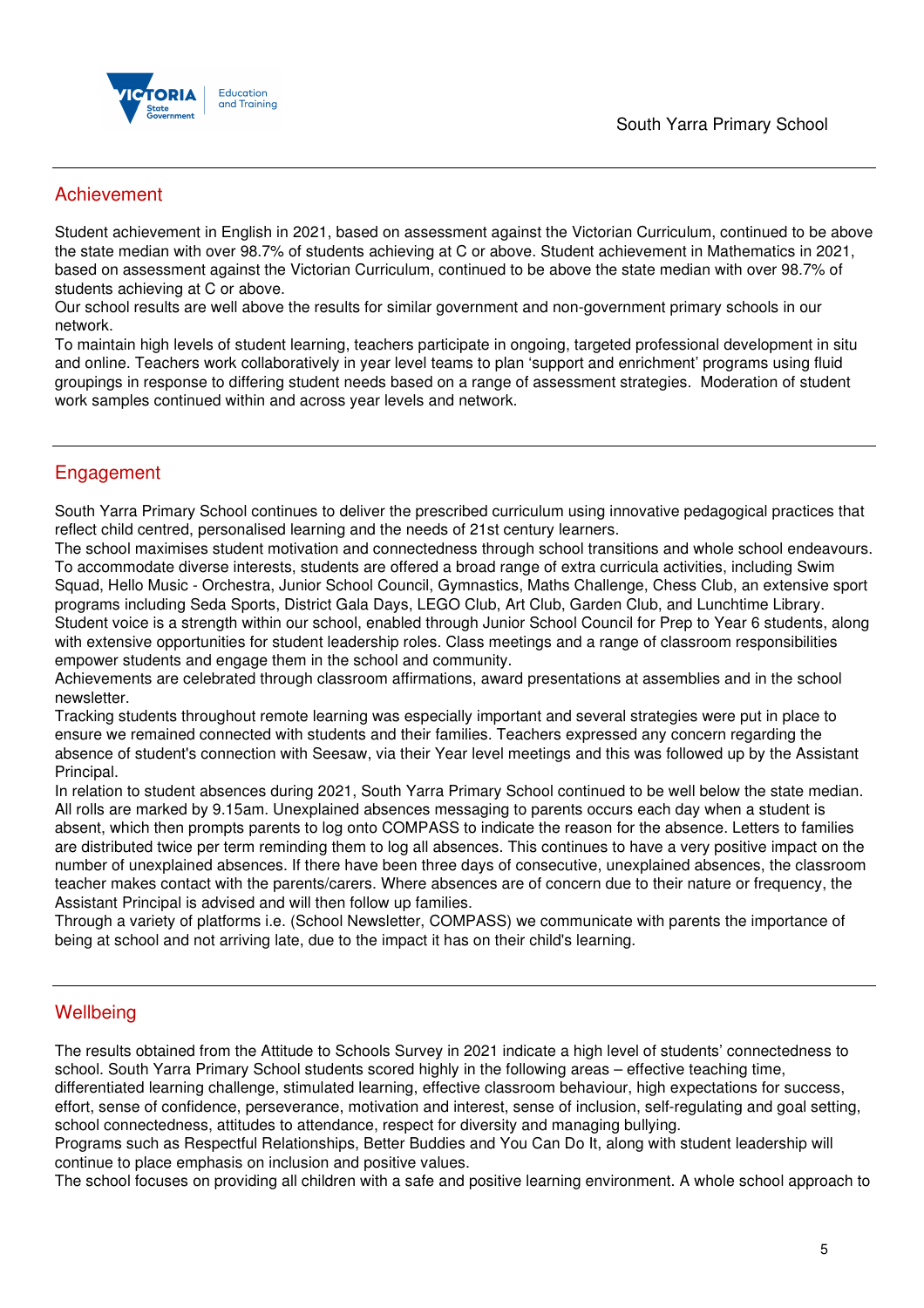

student welfare has been developed through the continuation of strong student welfare support, professional development of staff and consistent behaviour management of students. Our Student Code of Conduct and Child Safe Standards documentation continued to be reviewed and updated during 2021. Emphasis has been placed on the development of student wellbeing programs to enhance leadership skills, respectful relationships, social skills, selfesteem, valuing difference and resilience.

## Finance performance and position

At the end of the 2021, South Yarra Primary School was in a sound financial position and carried forward a surplus into 2021 to support planned projects. Competent financial management and strong support from families in the school community provided the flexibility and opportunity to resource the delivery of quality learning programs and complete designated maintenance.

During 2021, the school allocated resources to install additional air-conditioners, purchase new ICT equipment and furniture for classrooms. Our fundraising activities raised \$5,086.70. These funds were used to support the ICT program and the purchase of new library books. In 2021, the equity funding was used to purchase resources and consulting time to support our numeracy program.

> **For more detailed information regarding our school please visit our website at https://southyarraps.vic.edu.au/**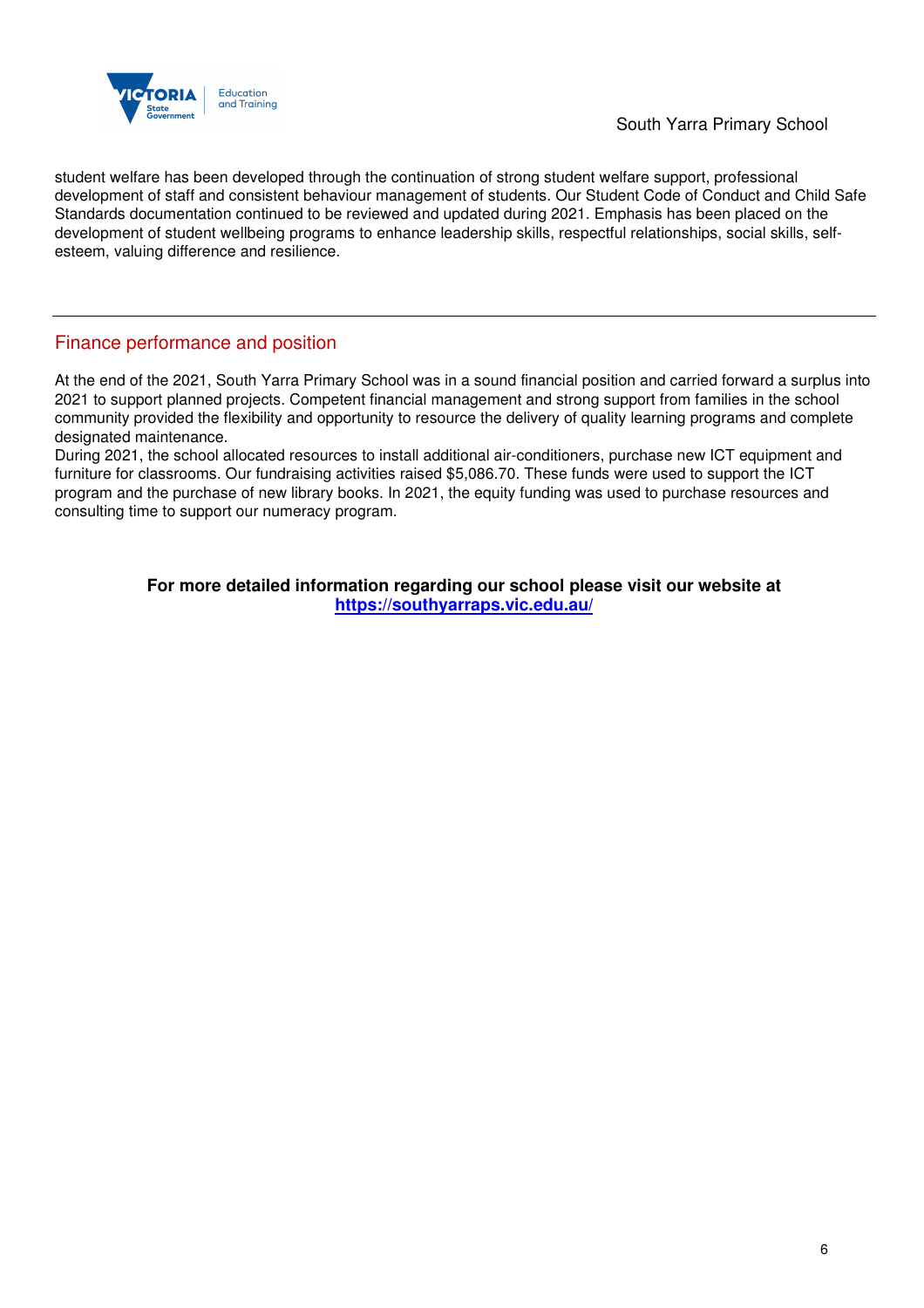

# **Performance Summary**

The Performance Summary for government schools provides an overview of how this school is contributing to the objectives of the Education State and how it compares to other Victorian government schools.

All schools work in partnership with their school community to improve outcomes for children and young people. Sharing this information with parents and the wider school community helps to support community engagement in student learning, a key priority of the Framework for Improving Student Outcomes.

Refer to the 'How to read the Annual Report' section for help on how to interpret this report.

# SCHOOL PROFILE

### **Enrolment Profile**

A total of 414 students were enrolled at this school in 2021, 184 female and 230 male.

26 percent of students had English as an additional language and NDP percent were Aboriginal or Torres Strait Islander.

### **Overall Socio-Economic Profile**

The overall school's socio-economic profile is based on the school's Student Family Occupation and Education index (SFOE).

SFOE is a measure of socio-educational disadvantage of a school, based on educational and employment characteristics of the parents/carers of students enrolled at the school. Possible SFOE band values are: Low, Low-Medium, Medium and High. A 'Low' band represents a low level of socio-educational disadvantage, a 'High' band represents a high level of socio-educational disadvantage.

This school's SFOE band value is: Low

### **Parent Satisfaction Summary**

The percent endorsement by parents on their school satisfaction level, as reported in the annual Parent Opinion Survey.

Percent endorsement indicates the percent of positive responses (agree or strongly agree) from parents who responded to the survey.



### **School Staff Survey**

The percent endorsement by staff on School Climate, as reported in the annual School Staff Survey.

Percent endorsement indicates the percent of positive responses (agree or strongly agree) from staff who responded to the survey. Data is suppressed for schools with three or less respondents to the survey for confidentiality reasons.

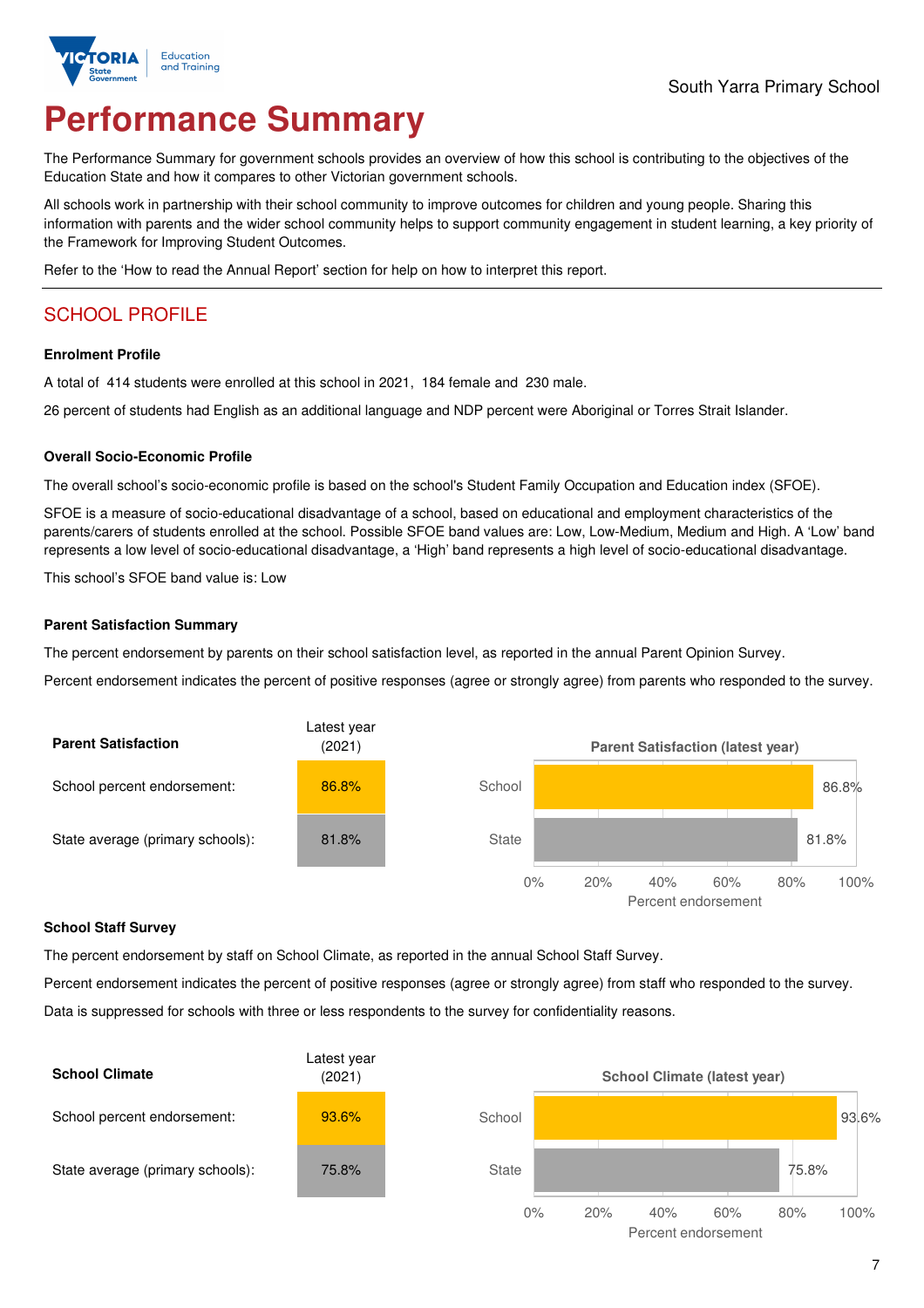

# ACHIEVEMENT

**Key: 'Similar Schools' are a group of Victorian government schools that are like this school, taking into account the school's socioeconomic background of students, the number of non-English speaking students and the size and location of the school.** 

### **Teacher Judgement of student achievement**

Percentage of students working at or above age expected standards in English and Mathematics.



Percent students at or above age expected level

| <b>Mathematics</b><br>Years Prep to 6                             | Latest year<br>(2021) |
|-------------------------------------------------------------------|-----------------------|
| School percent of students at or above age<br>expected standards: | 98.7%                 |
| Similar Schools average:                                          | 94.9%                 |
| State average:                                                    | 84.9%                 |

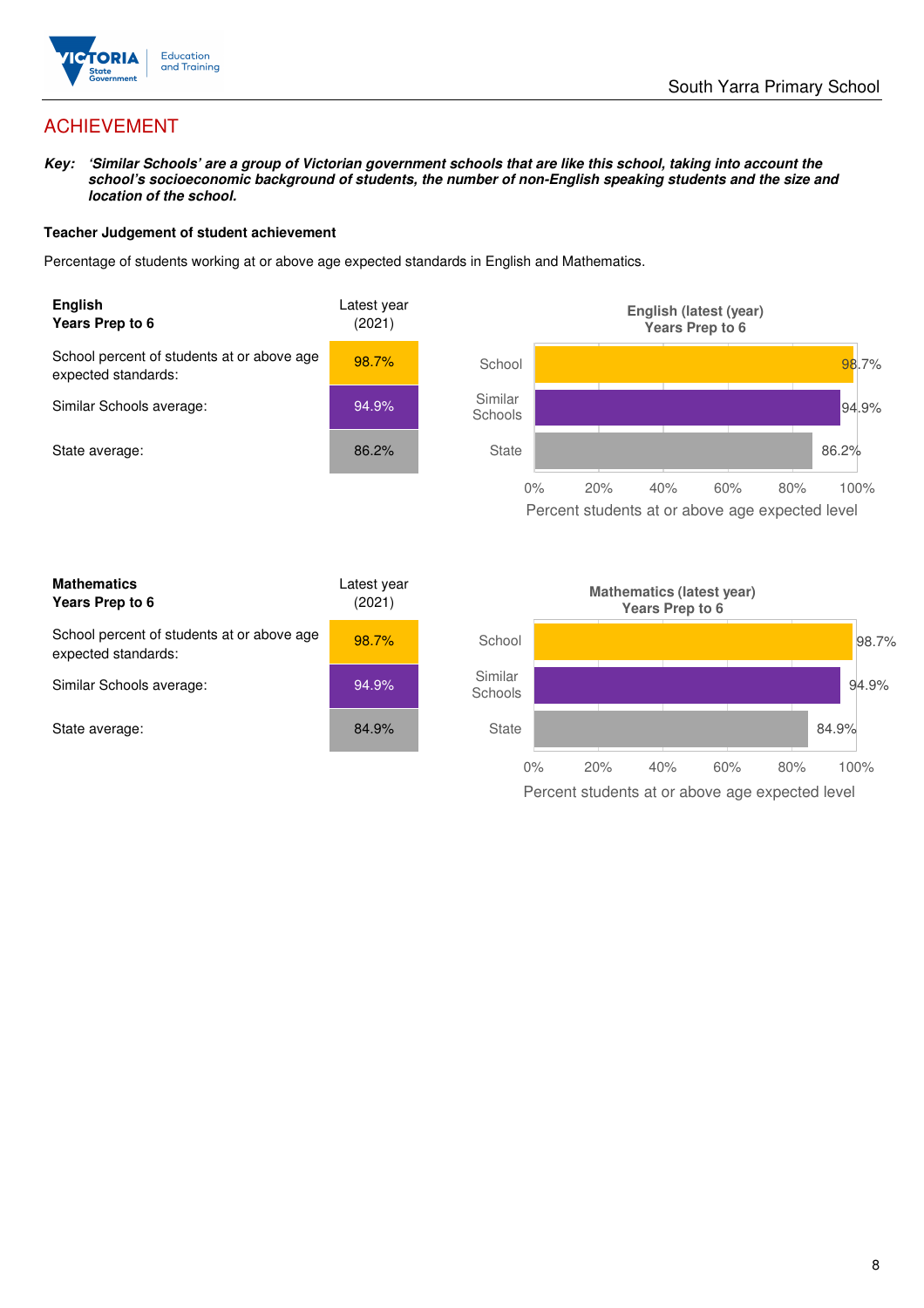

# ACHIEVEMENT (continued)

**Key: 'Similar Schools' are a group of Victorian government schools that are like this school, taking into account the school's socioeconomic background of students, the number of non-English speaking students and the size and location of the school.** 

### **NAPLAN**

Percentage of students in the top three bands of testing in NAPLAN.

Note: NAPLAN tests were not conducted in 2020, hence the 4-year average is the average of 2018, 2019 and 2021 data.

| Reading<br>Year <sub>3</sub>                      | Latest year<br>(2021) | 4-year<br>average |                    | <b>NAPLAN Reading (latest year)</b><br>Year <sub>3</sub>                   |
|---------------------------------------------------|-----------------------|-------------------|--------------------|----------------------------------------------------------------------------|
| School percent of students in<br>top three bands: | 94.6%                 | 95.4%             | School             | 94.6%                                                                      |
| Similar Schools average:                          | 90.0%                 | 89.1%             | Similar<br>Schools | $90.0\%$                                                                   |
| State average:                                    | 76.9%                 | 76.5%             | <b>State</b>       | 76.9%                                                                      |
|                                                   |                       |                   | $0\%$              | 20%<br>40%<br>60%<br>100%<br>80%<br>Percent of students in top three bands |
| Reading<br>Year <sub>5</sub>                      | Latest year<br>(2021) | 4-year<br>average |                    | <b>NAPLAN Reading (latest year)</b><br>Year 5                              |
| School percent of students in<br>top three bands: | 91.7%                 | 87.2%             | School             | 91.7%                                                                      |
| Similar Schools average:                          | 86.1%                 | 84.1%             | Similar<br>Schools | 86.1%                                                                      |
| State average:                                    | 70.4%                 | 67.7%             | <b>State</b>       | 70.4%                                                                      |
|                                                   |                       |                   | $0\%$              | 20%<br>40%<br>60%<br>80%<br>100%<br>Percent of students in top three bands |
| <b>Numeracy</b><br>Year 3                         | Latest year<br>(2021) | 4-year<br>average |                    | <b>NAPLAN Numeracy (latest year)</b><br>Year <sub>3</sub>                  |
| School percent of students in<br>top three bands: | 90.5%                 | 92.4%             | School             | 90.5%                                                                      |
| Similar Schools average:                          | 85.7%                 | 86.5%             | Similar<br>Schools | 85.7%                                                                      |
| State average:                                    | 67.6%                 | 69.1%             | <b>State</b>       | 67.6%                                                                      |
|                                                   |                       |                   | $0\%$              | 100%<br>20%<br>40%<br>60%<br>80%<br>Percent of students in top three bands |
| <b>Numeracy</b><br>Year 5                         | Latest year<br>(2021) | 4-year<br>average |                    | <b>NAPLAN Numeracy (latest year)</b><br>Year 5                             |
| School percent of students in<br>top three bands: | 91.7%                 | 90.1%             | School             | 91.7%                                                                      |
| Similar Schools average:                          | 83.1%                 | 80.9%             | Similar<br>Schools | 83.1%                                                                      |
| State average:                                    | 61.6%                 | 60.0%             | <b>State</b>       | 61.6%                                                                      |
|                                                   |                       |                   | $0\%$              | 20%<br>40%<br>60%<br>80%<br>100%                                           |

Percent of students in top three bands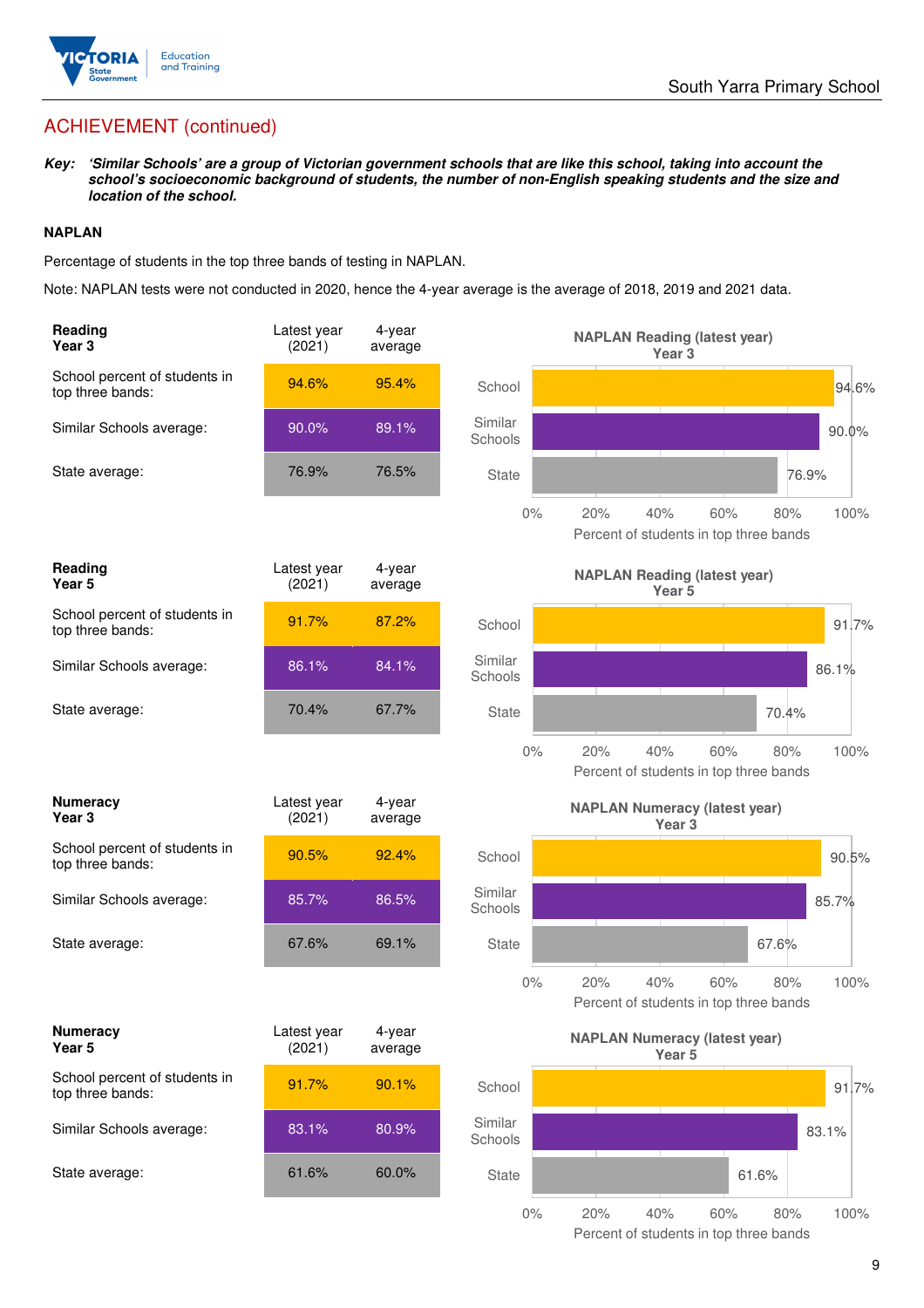

# ACHIEVEMENT (continued)

### **NAPLAN Learning Gain**

NAPLAN learning gain is determined by comparing a student's current year result relative to the results of all 'similar' Victorian students (i.e., students in all sectors in the same year level who had the same score two years prior). If the current year result is in the top 25 percent, their gain level is categorised as 'High'; middle 50 percent is 'Medium'; bottom 25 percent is 'Low'.

#### **Learning Gain Year 3 (2019) to Year 5 (2021)**

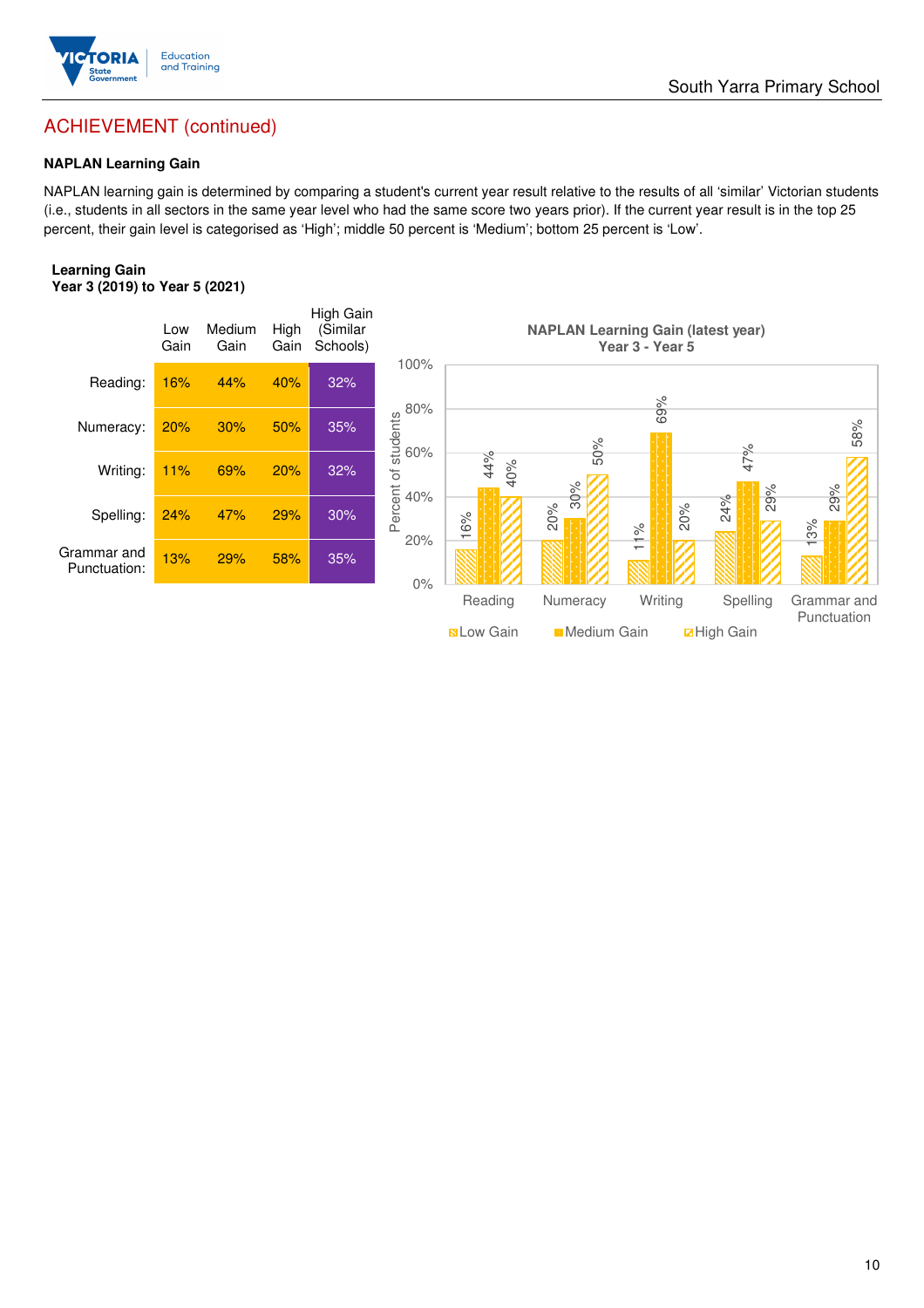

# ENGAGEMENT

**Key: 'Similar Schools' are a group of Victorian government schools that are like this school, taking into account the school's socioeconomic background of students, the number of non-English speaking students and the size and location of the school.** 

### **Average Number of Student Absence Days**

Absence from school can impact on students' learning. Common reasons for non-attendance include illness and extended family holidays. Absence and attendance data in 2020 and 2021 may have been influenced by COVID-19.



### **Attendance Rate (latest year)**

|                                             | Prep | Year <sup>-</sup> | Year 2 | Year 3 | Year 4 | Year 5 | Year 6 |
|---------------------------------------------|------|-------------------|--------|--------|--------|--------|--------|
| Attendance Rate by year level<br>$(2021)$ : | 94%  | 96%               | 96%    | 96%    | 96%    | 96%    | 94%    |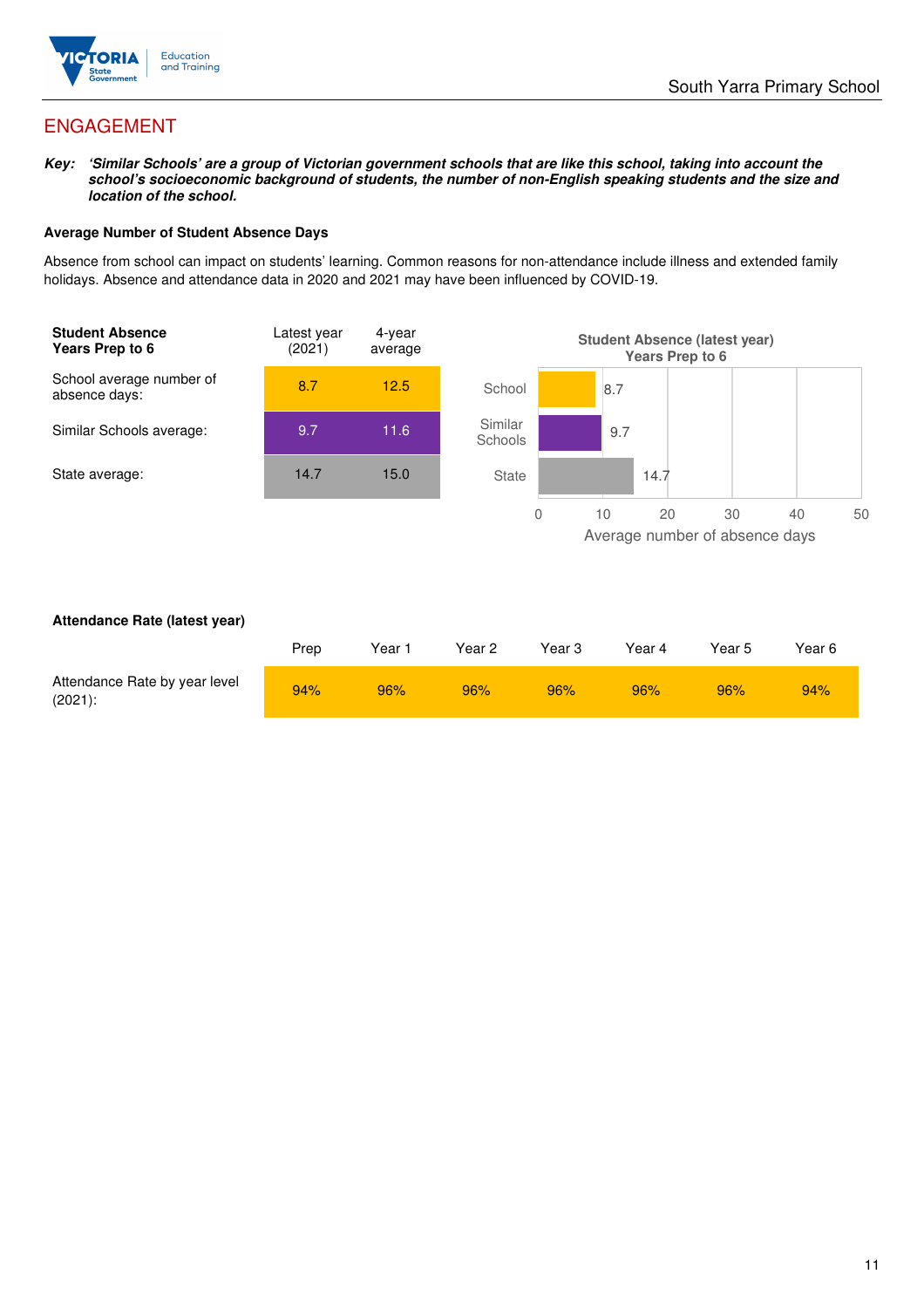

## **WELLBEING**

**Key: 'Similar Schools' are a group of Victorian government schools that are like this school, taking into account the school's socioeconomic background of students, the number of non-English speaking students and the size and location of the school.** 

#### **Student Attitudes to School – Sense of Connectedness**

The percent endorsement on Sense of Connectedness factor, as reported in the Attitudes to School Survey completed annually by Victorian government school students, indicates the percent of positive responses (agree or strongly agree).



Due to lower participation rates, differences in the timing of the survey/length of survey period and the general impact of Covid19 across 2020 and 2021, data are often not comparable with previous years or within similar school groups. Care should be taken when interpreting these results.



### **Student Attitudes to School – Management of Bullying**

The percent endorsement on Management of Bullying factor, as reported in the Attitudes to School Survey completed annually by Victorian government school students, indicates the percent of positive responses (agree or strongly agree).

| <b>Management of Bullying</b><br>Years 4 to 6 | Latest year<br>(2021) | 4-year<br>average |  |
|-----------------------------------------------|-----------------------|-------------------|--|
| School percent endorsement:                   | 84.0%                 | <b>78.3%</b>      |  |
| Similar Schools average:                      | 78.7%                 | 78.3%             |  |
| State average:                                | 78.4%                 | 79.7%             |  |

Due to lower participation rates, differences in the timing of the survey/length of survey period and the general impact of Covid19 across 2020 and 2021, data are often not comparable with previous years or within similar school groups. Care should be taken when interpreting these results.

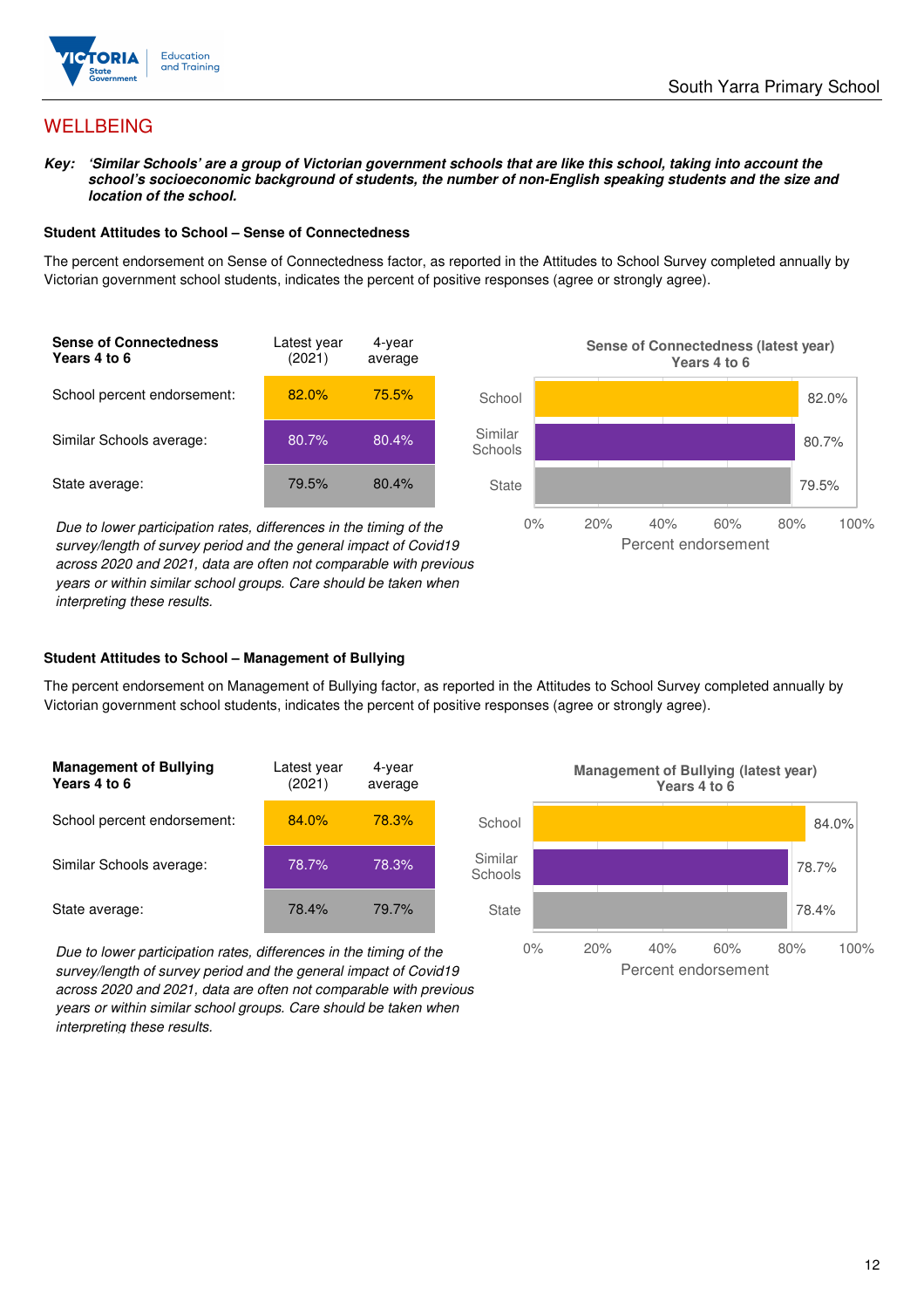

# **Financial Performance and Position**

FINANCIAL PERFORMANCE - OPERATING STATEMENT SUMMARY FOR THE YEAR ENDING 31 DECEMBER, 2021

| <b>Revenue</b>                  | <b>Actual</b> |
|---------------------------------|---------------|
| <b>Student Resource Package</b> | \$3,728,880   |
| Government Provided DET Grants  | \$309,967     |
| Government Grants Commonwealth  | \$8,436       |
| Government Grants State         | \$0           |
| <b>Revenue Other</b>            | \$20,949      |
| <b>Locally Raised Funds</b>     | \$331,317     |
| <b>Capital Grants</b>           | \$0           |
| <b>Total Operating Revenue</b>  | \$4,399,550   |

| Equity $1$                                          | <b>Actual</b> |
|-----------------------------------------------------|---------------|
| Equity (Social Disadvantage)                        | \$6,244       |
| Equity (Catch Up)                                   | \$0           |
| <b>Transition Funding</b>                           | \$0           |
| Equity (Social Disadvantage – Extraordinary Growth) | \$0           |
| <b>Equity Total</b>                                 | \$6.244       |

| <b>Expenditure</b>                    | <b>Actual</b> |
|---------------------------------------|---------------|
| Student Resource Package <sup>2</sup> | \$3,268,548   |
| Adjustments                           | \$0           |
| <b>Books &amp; Publications</b>       | \$0           |
| Camps/Excursions/Activities           | \$90,987      |
| <b>Communication Costs</b>            | \$7,773       |
| Consumables                           | \$145,623     |
| Miscellaneous Expense <sup>3</sup>    | \$29,606      |
| <b>Professional Development</b>       | \$12,734      |
| Equipment/Maintenance/Hire            | \$66,314      |
| <b>Property Services</b>              | \$56,738      |
| Salaries & Allowances <sup>4</sup>    | \$141,536     |
| <b>Support Services</b>               | \$142,934     |
| Trading & Fundraising                 | \$6,502       |
| Motor Vehicle Expenses                | \$0           |
| Travel & Subsistence                  | \$0           |
| <b>Utilities</b>                      | \$23,869      |
| <b>Total Operating Expenditure</b>    | \$3,993,163   |
| <b>Net Operating Surplus/-Deficit</b> | \$406,386     |
| <b>Asset Acquisitions</b>             | (S432)        |

(1) The equity funding reported above is a subset of the overall revenue reported by the school.

(2) Student Resource Package Expenditure figures are as of 24 Feb 2022 and are subject to change during the reconciliation process.

(3) Miscellaneous Expenses include bank charges, administration expenses, insurance and taxation charges.

(4) Salaries and Allowances refers to school-level payroll.